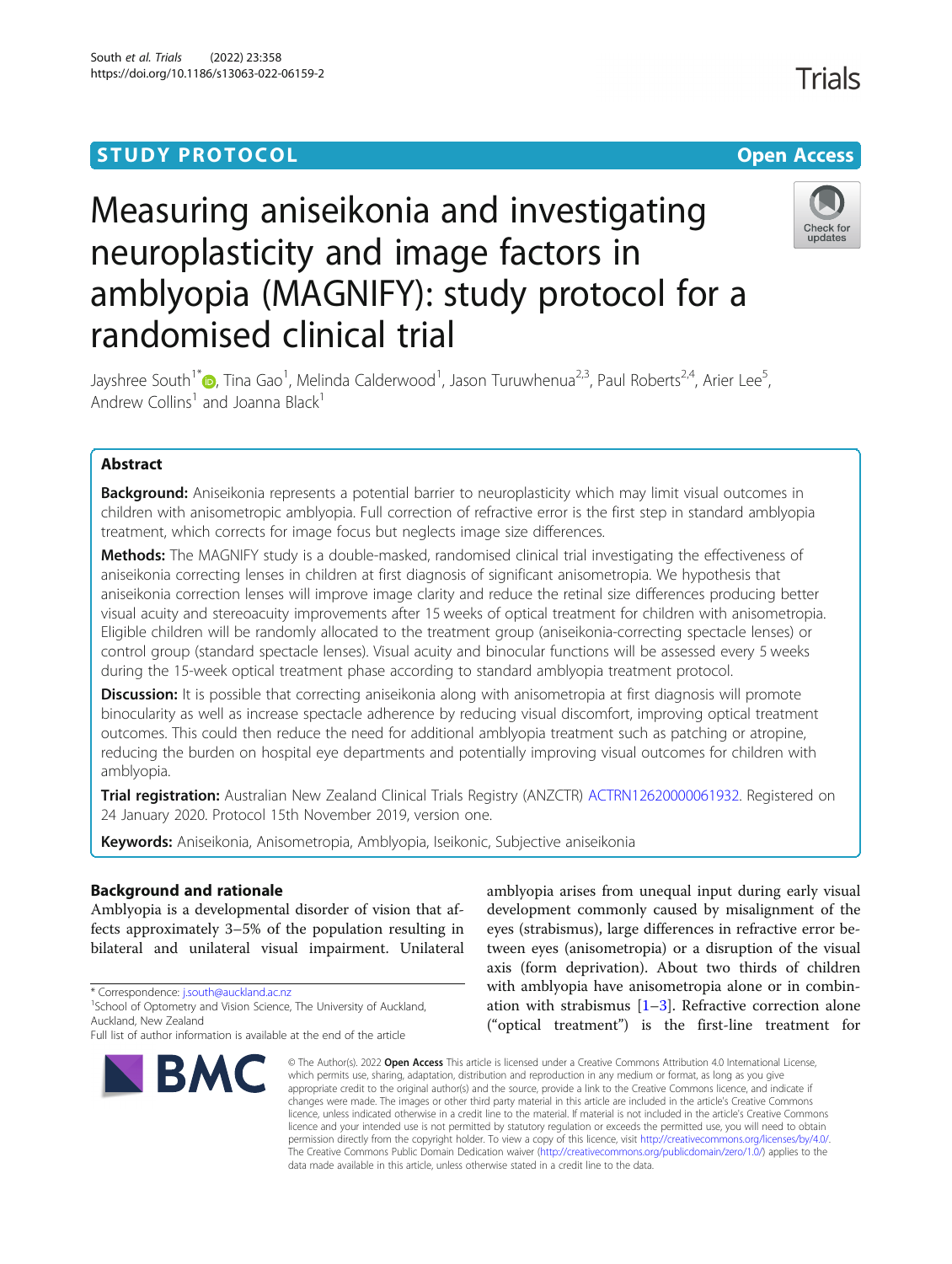amblyopia in children [\[4](#page-10-0), [5](#page-10-0)], and this can successfully resolve amblyopia (interocular difference of  $\leq 1$  line) in about 30% of children [[6,](#page-10-0) [7\]](#page-10-0). The remaining 70% of children usually undergo occlusion or atropine penalisation therapy to further improve vision in the amblyopic eye.

Anisometropia is usually caused by the two eyes having different axial lengths or by the refractive components of the eyes (cornea, lens) being different in shape. Based on optical theory, these differences between eyes can cause the retinal images to be of different size [[8](#page-10-0)– [10\]](#page-10-0), a phenomenon known as aniseikonia. Aniseikonia can also be induced optically by spectacle lenses placed in front of the eye, as the power of the lens has an effect on both the clarity and size of the retinal image [\[11](#page-10-0)]. This means that patients with anisometropia are likely to experience aniseikonia, and that spectacle corrections for their refractive error can sometimes worsen the aniseikonia [\[12\]](#page-10-0)

In adults, induced aniseikonia can interfere with binocular functions like stereoacuity and cause visual discomfort [[13](#page-10-0)]. However, in children with anisometropia, the current standard clinical prescribing guidelines do not account for image size differences. Many clinicians usually prescribe standard spectacle lenses that fully correct anisometropia and assume that children will adapt to aniseikonia without any detrimental effect on their binocular vision or visual gains during optical adaptation. Theoretically, significant aniseikonia may also hinder stereoacuity in children, potentially limiting treatment effectiveness. Aniseikonia is potentially responsible for the plateauing of vision often found during standard treatment protocols [[14,](#page-10-0) [15](#page-10-0)] and the reduced stereoacuity [[16](#page-10-0)] which often results.

Aniseikonia can be corrected by altering the base curve, thickness, and refractive index of spectacle lenses to alter its magnification effects. This can be done in such a way to reduce the image size difference between the two eyes. A number of companies currently supply lenses designed to correct aniseikonia, and these iseikonic lenses are often used for patients with anisometropia (with or without amblyopia). However, there has not been a direct comparison study investigating the effectiveness of these aniseikonia-correcting lenses compared to standard spectacle lenses for treatment of anisometropic amblyopia in children.

#### Objectives and hypothesis Research hypothesis

Aniseikonia correction lenses will improve image clarity and reduce the retinal size differences producing better visual acuity and stereoacuity improvements after 15 weeks of optical treatment for children with anisometropia.

#### Study objectives Primary objective

The primary objective is as follows: to assess the change in visual acuity of the amblyopic eye from baseline after 15 weeks of wearing spectacle lenses that equalise retinal image size as well as retinal image clarity in children with anisometropic amblyopia. We hypothesise that correction of aniseikonia will help binocularity, producing greater visual acuity and stereoacuity improvements after 15 weeks of optical treatment.

#### Secondary objectives

The secondary objectives are as follows: change from baseline in stereoacuity after 15 weeks of spectacle wear. Improvement in stereoacuity is a key secondary objective as correcting aniseikonia may reduce the binocular mismatch of image size, allowing improved binocular combination and stereopsis.

Objective adherence with optical correction will also be assessed. Iseikonic corrections may improve spectacle comfort in those with anisometropia, which may then lead to better spectacle adherence and in turn, better visual outcomes.

#### **Methods**

#### Study design

The MAGNIFY study is a randomised clinical trial, designed as a superiority study with investigator and participant masking to treatment allocation, investigating the visual acuity and stereoacuity outcomes of incorporating aniseikonic correction (lenses that equalises image size and image clarity) into spectacles for children with anisometropic amblyopia compared to standard lenses which correct for image clarity only. This protocol was developed according to SPIRIT guidelines [\[17](#page-10-0)].

#### Setting

Data will be collected at the Optometry Clinic at the School of Optometry and Vision Science, the University of Auckland, Grafton Campus, Auckland.

#### Participants and recruitment

Potential participants will be identified through referrals from paediatric ophthalmologists and experienced paediatric optometry clinics which follow the same prescribing guidelines for children. Initial diagnosis of anisometropia will be made following a comprehensive eye examination including binocular function testing and a cycloplegic refraction. Potentially suitable participants/parents/guardians will be given a copy of the participant information sheet by their eye care provider. With consent from the patient/parents/guardians, the eye care provider will send the contact information to a member of the study team who will contact the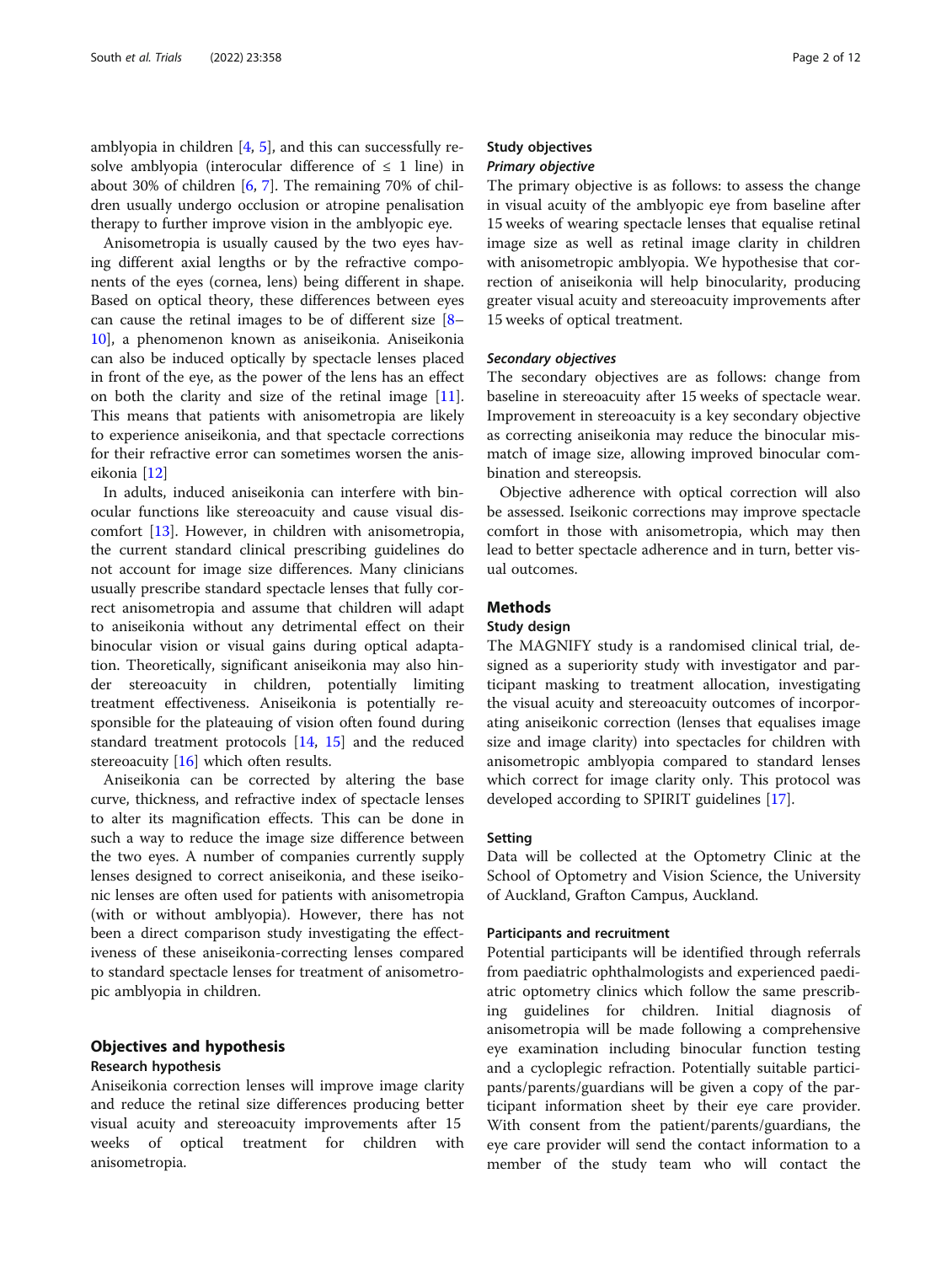participant and invite them to a registration visit to assess eligibility. Parents/guardians of potential participants are also able to contact the study team directly and a copy of the participant information sheet will be sent either electronically or by mail and consent will be sought to contact their eye provider for release of the relevant clinical information. The registration visit will be used for the consenting procedure and for assessing eligibility (Appendix [2\)](#page-9-0).

Recruitment began on 27 February 2020 and is scheduled to end 11 October 2022.

#### **Eligibility**

The following inclusion criteria exist for this trial:

- Children aged 4 to <8 years old
- Anisometropia that has not yet been treated by spectacles or occlusion
- Uncorrected visual acuity in the worst eye of 6/12 (0.30 logMAR) or worse, with an interocular difference of 2 lines or more. Sound eye must be 6/ 7.5 (0.10 logMAR) or better, with an interocular difference of 2 lines or more
- Anisometropia ≥ 1.50 DS difference in spherical equivalent between eyes as determined by cycloplegic refraction
- $\bullet$  Astigmatism ≤ 3.00 DC
- No manifest strabismus at near or distance on cover test
- Healthy eyes
- Willing and able to wear spectacles full-time

The exclusion criteria are as follows:

- Myopia exceeding -6.00 DS in spherical equivalent
- Ocular pathology such as a congenital cataract (aphakia/pseudophakia), retinopathy of prematurity, keratoconus
- Previous eye surgery of any kind
- Any known neurological conditions that could potentially affect vision
- Contact lens wear

#### Optical treatment

Optical correction is prescribed based on a cycloplegic refraction that is not more than six months old. The correction will be prescribed using criteria designed by the Paediatric Eye Disease Investigator Group [\[18](#page-10-0)] and must be as follows: Hypermetropia—not under-corrected by more than + 1.50D spherical equivalent and the reduction in plus sphere must be identical between the two eyes. Anisometropia—full correction of the anisometropic difference. Astigmatism—full cylinder power prescribed. Myopia—full correction of myopia. If the participant does not have a copy of a recent (< 6 months old) cycloplegic refraction from their eye care provider, they will be asked to undergo a comprehensive eye examination including a cycloplegic refraction at the University of Auckland Optometry clinic. This will be used to confirm eligibility prior to being enrolled into the study.

#### Variable definitions

#### Visual acuity

Amblyopia impairs a broad range of visual functions in the affected eye including visual acuity [[19\]](#page-10-0), contrast sensitivity [\[20](#page-10-0)] and motion perception [\[21](#page-10-0), [22](#page-10-0)]. As visual acuity is the gold standard measure of visual function in clinical settings, a widely accepted clinical definition of amblyopia is a difference in best corrected visual acuity between the two eyes of 0.20 log units in the presence of an amblyogenic factor and the absence of any ocular or optic nerve pathology [\[19\]](#page-10-0). The amblyogenic factor of interest in this study is anisometropia of  $\geq$  1.50 DS difference in spherical equivalent. Distance visual acuity (VA) measures are collected separately for OD (RE) and OS (LE). Distance visual acuity will be measured using the highly standardised HOTV protocol adopted by the Amblyopia Treatment Study group and recorded as log-MAR units [\[23\]](#page-10-0).

#### Stereopsis

Amblyopia is commonly associated with impaired stereoscopic depth perception under ordinary (binocular) viewing conditions [[24](#page-10-0)]. Stereopsis will be measured using the clinically well-established Randot Preschool test (Stereo Optical Co. Inc., Chicago, IL, USA) [\[25](#page-10-0)]. Stereopsis will be analysed as a categorical outcome: "Improved" or "Not improved" at each follow-up compared to the baseline visit. The participant's stereopsis threshold is considered to have improved compared to baseline if there is a reduction in log10 (Threshold) value of 0.60 (2-octaves) or more  $[26]$  $[26]$  or if the participant's result changes from Nil Stereo to a measurable threshold. Stereopsis is considered to have worsened compared to baseline if there is an increase in log10 (Threshold) of 0.60 or more or if the participant's result changes from a measurable threshold to Nil Stereo.

#### Subjective aniseikonia

Aniseikonia is likely to be present in those with anisometropic amblyopia [[27,](#page-10-0) [28](#page-10-0)]. The difference in images sizes could potentially hinder binocular vision. Currently, estimations [[29,](#page-10-0) [30](#page-10-0)] or empirical calculations [[31](#page-10-0), [32\]](#page-10-0) are used due to presumed difficulties in measuring subjective aniseikonia, especially in children. Estimations and empirical calculations, however, do not take into account the retinal and cortical adaptations that may occur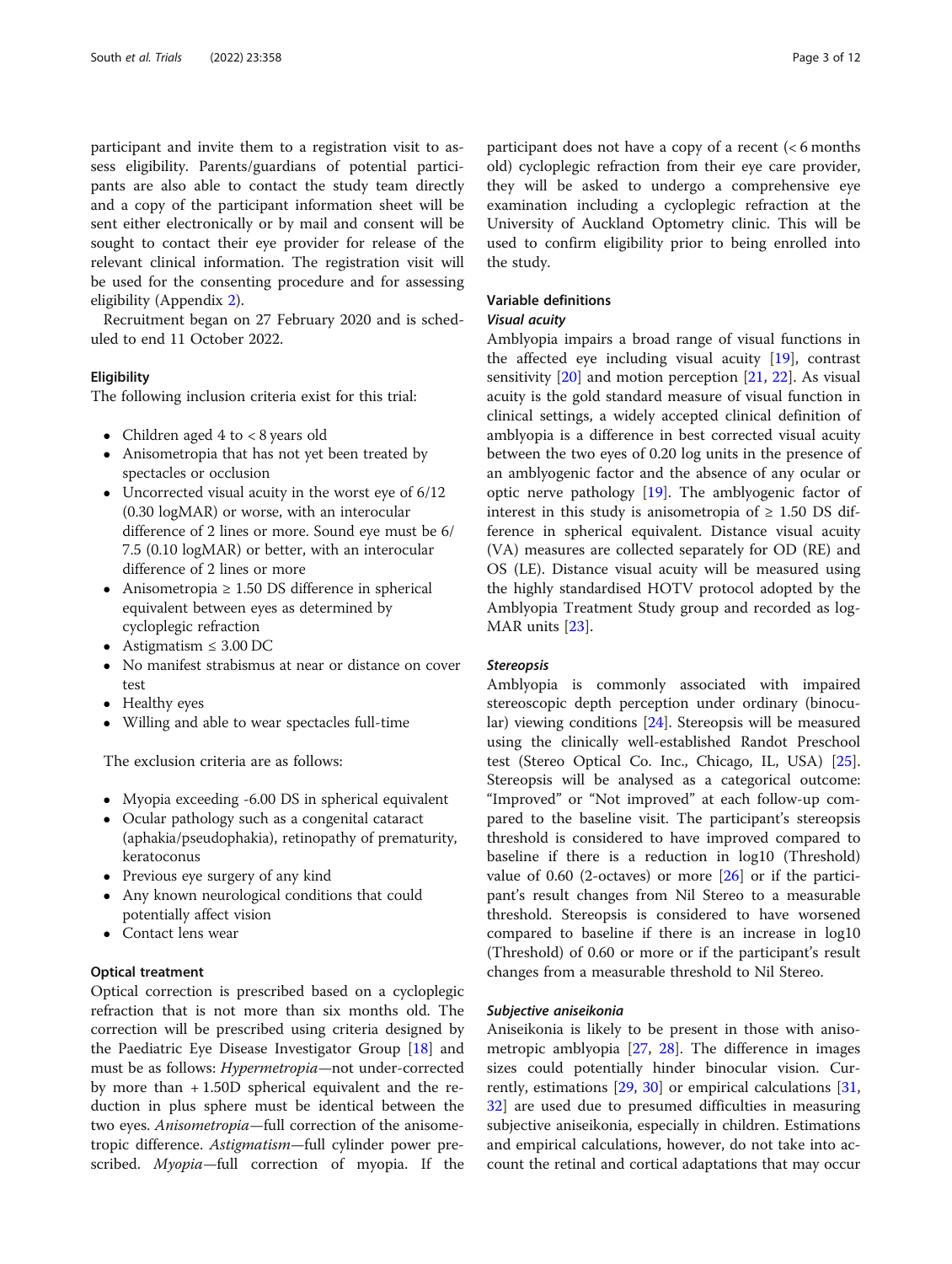and therefore accurate measurement of subjective aniseikonia is important to determine the amount of image size difference individually experienced. Subjective aniseikonia is difficult to measure in adults and children, and currently, there is no gold standard test available, and no tests are specifically designed for use in children. A previous study successfully used the Aniseikonia In-spector Version 3 [\[33](#page-10-0)] in school-aged children (5 to 13 years old). This current study uses two validated and commercially available tests: the Aniseikonia Inspector Version 3 (Optical Diagnostics, Culemborg, The Netherlands) and the New Aniseikonia (Awaya) Tests (Good-Lite Company, Tokyo, Japan) [[34\]](#page-10-0). These tests will be used to examine testability in pre-school (4– < 8 years old) children in the presence of anisometropic amblyopia.

#### Spectacle adherence

Spectacle adherence is correlated with visual improvements during optical treatment of amblyopia. A wide range of inter-individual variability, with a potential dose-response relationship between visual improvements and hours of spectacle wear, has been previously shown [[35\]](#page-10-0). Currently, adherence with spectacle wear is only assessed indirectly and subjectively via parental reporting [[36,](#page-10-0) [37](#page-10-0)], which is generally expected to overestimate adherence. This study will include an optional custombuilt objective monitoring device (SpecsOn monitor) [[38\]](#page-10-0) to monitor spectacle adherence alongside a daily spectacle wear diary for the first 5 weeks. Additional consent for the SpecsOn monitor will be provided on the consent form at the enrolment visit (Appendix [1](#page-9-0)). The SpecsOn monitor is a small device externally mounted on the spectacle arm and incorporates two temperature sensors. One sensor, directed at the wearer's temple, measures skin temperature using an infrared detector, the other sensor measures the device's temperature as an estimate of the ambient temperature. Temperature measurements are taken at 5-min intervals and written to non-volatile memory. Comparisons of the two temperature measurements can be used to determine if spectacles are being worn. The SpecsOn device will be removed after a minimum of 5 weeks, and the glasses wear diary will be continued for the full 15-week duration. As not all participants will opt to wear the SpecsOn monitor, the glasses wear diary will be the main source for adherence monitoring data. Spectacle wear compliance will be based on the total time the participants wore their glasses as recorded in the participants daily wear diary. Diary recording will be encouraged at every study visit.

 A participant is considered compliant if they have worn their glasses for  $\geq$  75% of their awake time.

Awake time is estimated by parents and recorded at the registration visit.

#### Registration and enrolment visit

The registration visit will be used to screen, assess eligibility and enrol participants that meet the eligibility criteria. Demographic data, ocular and medical health history and biometry using the LenStar LS 900 will be taken. Biometry data will be used to determine the basis of anisometropia. Optical Coherence Topography Scans of the macular (3D macula:  $7 \times 7$  mm) and retinal nerve fibre layer (3D Optic Disc  $6 \times 6$  mm scan) will be taken using the DRI Triton Optical Coherence Topographer to confirm eye health. Cover testing is performed at near and distance to screen for strabismus, but visual acuity, fusional vergence/peripheral fusion, ocular motility and stereopsis will only be assessed if this information is not available from the referrer. Eligible participants will then be randomly allocated to either the control or the treatment group.

#### Randomisation

Participants will be randomised to the control standard lenses group or treatment aniseikonia-correcting lenses group after they are confirmed to be eligible for the trial and have consented to take part. Allocation to each group will at a 1:1 ratio using a computer-generated randomisation schedule [\[39](#page-10-0)] by an unmasked study member. The schedule was generated using randomised permuted blocks with fixed block sizes. The block sizes will not be disclosed to ensure concealment. Unmasked study staff will perform spectacle dispensing to ensure correct fitting and make all spectacle adjustments required at data collection visits.

#### Appointment schedule

#### Baseline visit

The baseline visit is when participants collect their new spectacles. This visit contains the first aided visual acuity and binocular function assessment. A minimum of 15 min of adaptation time to the new spectacles will be given before vision testing is commenced. To allow adaptation time, testing is to be carried out in the following order:

- 1. Dispensing and spectacles fitting by unmasked examiner
- 2. Parent and child to complete PedEyeQ questionnaire
- 3. Spectacle adherence diary given and explained
- 4. Distance visual acuity test using the EVA tester
- 5. Cover test with refractive correction in place at 33 cm and 6 m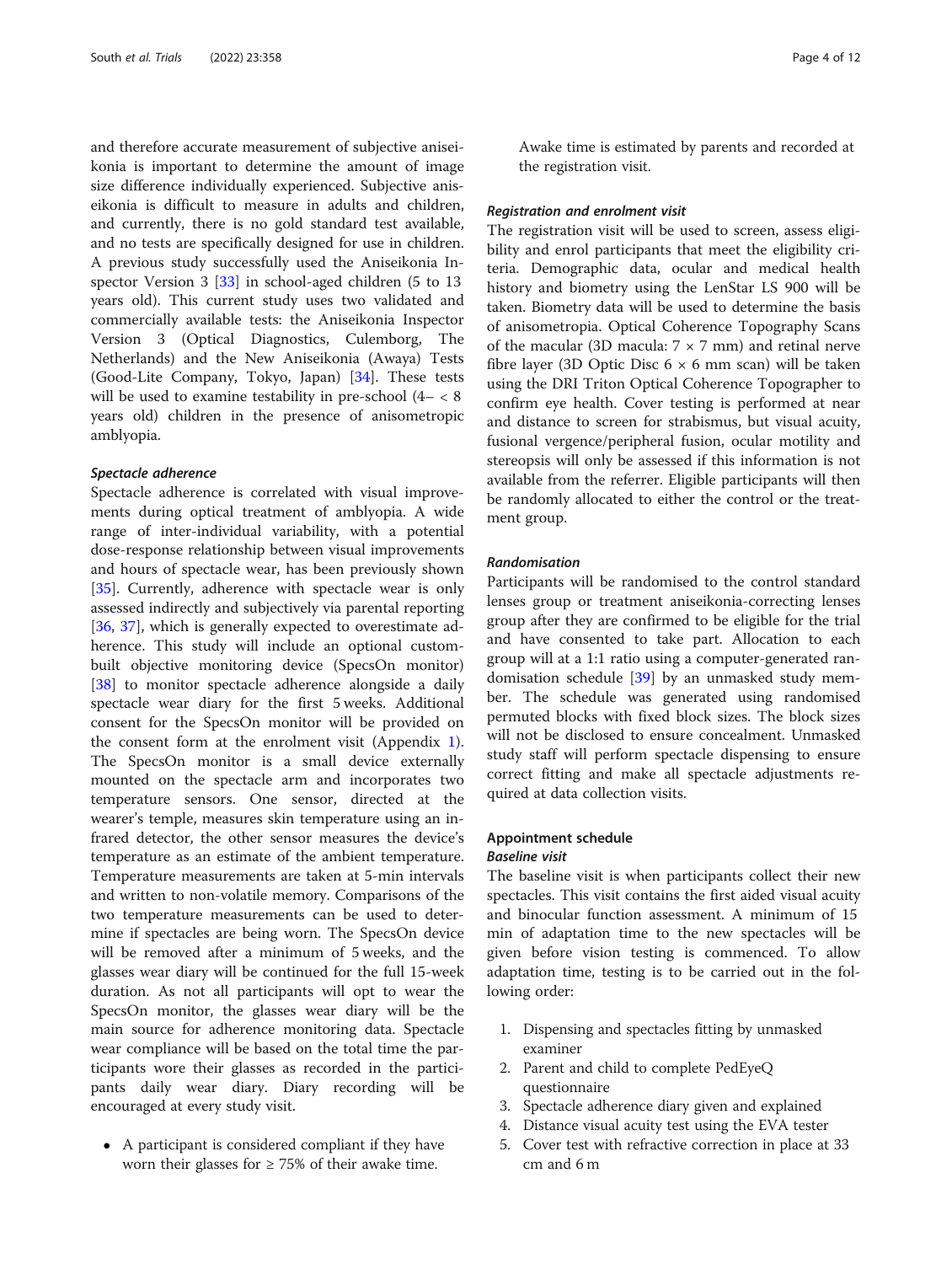- 6. Cover test without refractive correction at 33 cm and 6 m
- 7. Ocular motility
- 8. Horizontal fusional vergence range test using prism fusion range at 33 cm and 6 m. If horizontal fusional vergence range testing is not possible, then peripheral fusion will be assessed using the 20Δ base out test in front of either eye. If a 20Δ prism is not overcome, then a 10Δ base out prism will be used.
- 9. Vertical fusional vergence range test using the prism fusion range at 6 m
- 10. Stereopsis using the Randot Preschool stereotest
- 11. Aniseikonia Inspector V3
- 12. The New Aniseikonia Test (Awaya)

The PedEyeQ questionnaire will be used to assess functional vision and eye-related quality of life (ER-QOL) in children and their parents [\[40](#page-10-0)]. Following the baseline visit, participants will be asked to wear their spectacles full-time until they have completed 15 weeks of spectacle wear.

#### 5-week, 10-week and 15-week follow-up visits

Participants will be required to attend three 20-min follow-up visits, at 5, 10, and 15 weeks from baseline. At each follow-up visit, a research orthoptist masked to the child's treatment allocation will assess visual acuity, stereopsis, ocular alignment, near point of convergence, horizontal fusional vergence range or 20Δ base out test for peripheral fusion, bifoveal fixation using the  $4 \Delta$  base out reflex test and visuoscopy. Subjective aniseikonia will be reassessed at the 15-week follow-up visit only. Adherence with spectacle wear will be monitored by completing a daily spectacle wear diary which will be checked and encouraged at each follow-up visit. Objective monitoring with the SpecsOn spectacle-mounted adherence monitor will be removed after a minimum of 5 weeks. However, if participants are willing, this may be extended to 10 weeks.

#### Intervention

Participants are allocated to one of two groups, either the control group (standard spectacles) with lenses that correct only refractive error, or the treatment group (iseikonic spectacles) where lenses incorporate aniseikonia correction as well as refractive correction. Participants will be provided with spectacles at no cost to them for fulltime wear for 15 weeks and will be able to keep these spectacles after study participation. Aniseikonia correction will be provided using SHAW lenses (Canada) (<https://shawlens.com>) through the local Australasia distributor, CR Surfacing labs. Standard amblyopia Shaw lens ordering procedures will be followed. Iseikonic lenses are sometimes used in optometry practices in New Zealand and overseas for optical correction in children and adults with anisometropia to help reduce visual discomfort and aid in adaptation. The optional objective spectacle monitoring device [\[38\]](#page-10-0) will be fitted to the spectacle frames and parents of all participants will be asked to complete a daily spectacle wear diary to monitor adherence.

#### Intervention modifications and adherence

Asthenopia can result from adaptation to new lenses and may initially cause some discomfort, but this should improve within the first few weeks and persistence with the spectacles will be encouraged. Adherence to spectacles will objectively be monitored for the first 5 weeks, but participants will fill out a daily spectacle wear diary for the full 15 weeks where they will be required to record times when spectacles were removed, the duration without spectacles and the activities that required them to remove the spectacles. Diary entries will be checked and encouraged at all follow-up visits. No other concomitant therapy for amblyopia or alternative refractive correction is allowed for the full 15-week period.

#### Masking

The clinical examiner, participants and their parents will remain masked to treatment allocation throughout the whole study. Personnel involved in recruitment, data collection (assessing the outcomes) and those involved with data entry, data cleaning and analysing the results will also be masked until the code is broken after data lock. Masked clinical examiners may be able to identify treatment allocation if they look closely at the spectacles. Therefore, masked clinical examiners will not handle the spectacles at all. Any adjustments required to the frames or assessment of repairs will be performed by unmasked study staff, who do not conduct any clinical examinations. Participants and parents/caregivers attending visits will also be instructed that the masked clinical examiner will not be able to answer any questions about their lenses. Participants will be informed about their group allocation by letter/report once all data has been collected and analysed.

#### Study schedule

The study schedule has been summarised in Fig. [1](#page-5-0).

#### Data collection

#### **Outcome**

Outcome measures will be assessed at 5-, 10-, and 15 week post-randomisation by a masked clinical examiner. All study members will be trained on study requirements. Masked clinical examiners will use standard clinical measurements to complete paper-based data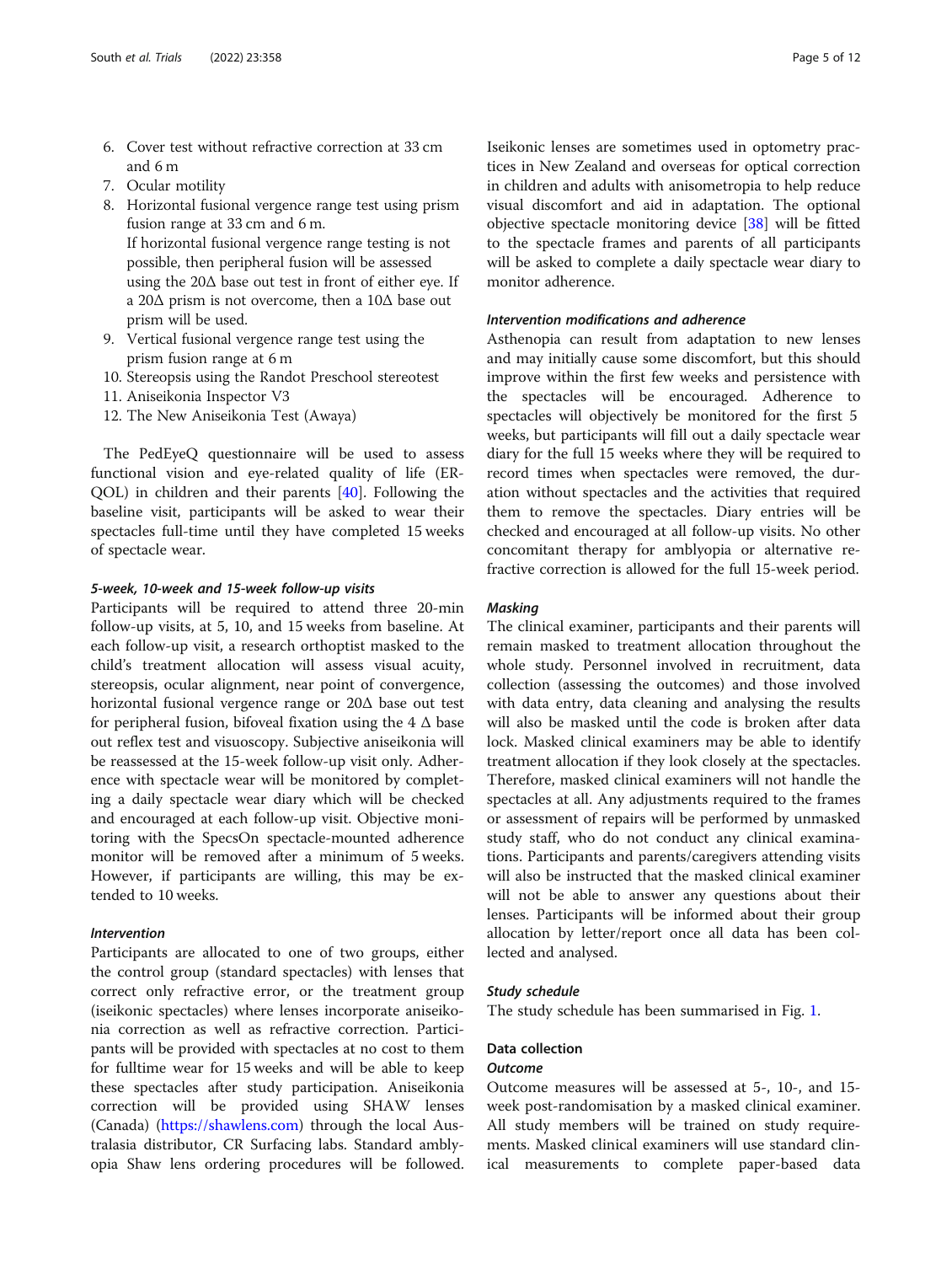<span id="page-5-0"></span>

collection forms designed by study investigators. Baseline and outcome measures are summarised in Table [1](#page-6-0). A trial management team will be checking the integrity of data collected on the paper forms as they are entered onto the database to ensure data quality and completeness.

#### Primary outcome

The primary outcome measure will be change in amblyopic eye VA from baseline to the 15-week outcome visit, measured using the highly standardised HOTV protocol on the electronic visual acuity (EVA) testing system [[23\]](#page-10-0).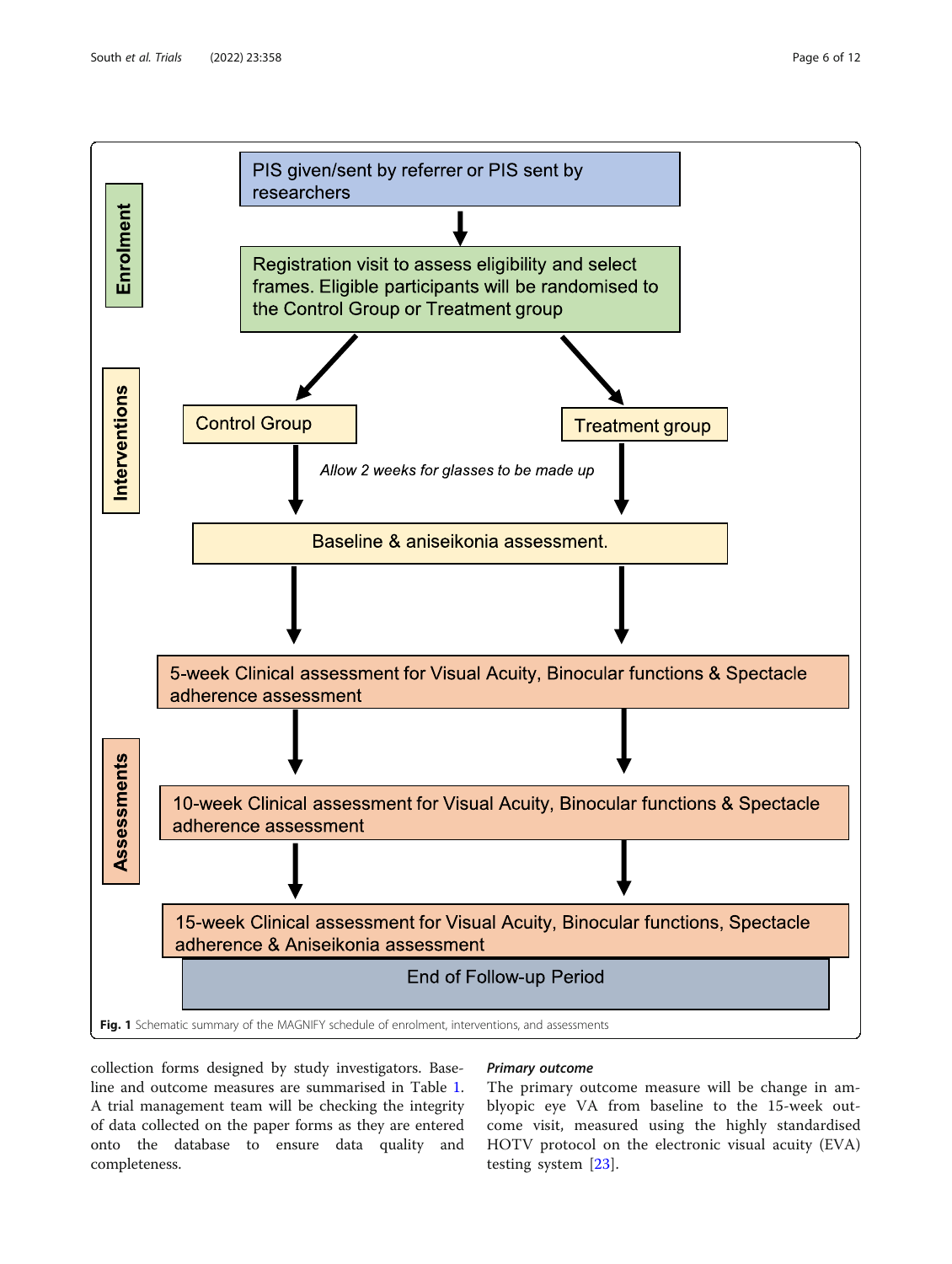| <b>Measures</b>              | Registration               | <b>Baseline assessment</b> | 5 weeks | 10 weeks | 15 weeks |
|------------------------------|----------------------------|----------------------------|---------|----------|----------|
| Demographics                 |                            |                            |         |          |          |
| Visual acuity                | $\mathcal{N}^{\mathsf{a}}$ |                            |         |          |          |
| Ocular alignment             |                            |                            |         |          |          |
| Motor fusion                 | $\lambda$                  |                            |         |          |          |
| Stereopsis                   | ╱                          |                            |         |          |          |
| Subjective aniseikonia tests |                            |                            |         |          |          |
| Biometry                     |                            |                            |         |          |          |
| OCT                          |                            |                            |         |          |          |
| PedEyeQ                      |                            |                            |         |          |          |
| Serious adverse events       |                            |                            |         |          |          |
| Spectacle adherence          |                            |                            |         |          |          |
| Allocation                   |                            |                            |         |          |          |

#### <span id="page-6-0"></span>Table 1 Schedule of tests and follow-up visits

<sup>a</sup>Unaided visual acuity is measured at the registration visit if not available from the referrer. The Keeler LogMAR chart will be used in the study for those who require measurement at the registration visit

<sup>b</sup>Tests done by study clinicians only if relevant information is not available from the referrer

#### Secondary outcomes

- Change from baseline in distance visual acuity of the amblyopic eye at 5- and 10-week post baseline assessment
- Change from baseline in distance visual acuity of the fellow eye at 5, 10 and 15 weeks
- Change from baseline in interocular acuity difference at 5, 10 and 15 weeks
- Change from baseline in stereopsis at 5-, 10- and 15-week follow-up visits, measured using the highly standardised Randot Preschool stereotest [\[25\]](#page-10-0)
- Spectacle wear adherence at 5-, 10- and 15-week visits, measured using the daily spectacle-wear diary
- PedEyeQ quality of life metric questionnaire to assess functional vision and eye-related quality of life (ER-QOL) in children and their parents [\[40\]](#page-10-0)

#### Participant retention

Once a child is randomised, study staff will make every possible effort to follow the child for the entire study period. Reminders of upcoming study visits will be sent via the preferred method of communication indicated at the enrolment visit and contributions will be made towards travel costs for each visit.

#### Conclusion of the study

At the end of the 15-week study period, all participants will be referred back to the eye care provider that referred them with a full report of their status. If vision in the amblyopic eye has not sufficiently improved after 15 weeks of fulltime spectacle wear, further amblyopia treatment (such as patching therapy) will be provided by referral to the appropriate eye care provider. Any adverse events to the participant and/or spectacles will be monitored and recorded as appropriate.

#### Sample size

A sample size of 50 patients (25 per arm) will provide 95% power at  $p = 0.05$  to detect a minimal clinically important difference of 0.20 log units improvement in visual acuity as tested on the EVA test  $[41, 42]$  $[41, 42]$  $[41, 42]$  $[41, 42]$  $[41, 42]$  at 15 weeks, assuming a standard deviation of 0.17 [\[43](#page-10-0)]. This sample size allows for an overall loss-to-follow-up of 15% [[44](#page-10-0)] (calculated using GraphPad Sat Mate 2.0).

#### Data management

All participants will be assigned a unique identification code to protect confidentiality immediately following data collection. All clinical data will be collected, recorded, stored and analysed under this unique research code. All paper-based clinical documents will be safely stored in a locked secure cabinet at the School of Optometry and Vision Science for 6 years before being securely destroyed. De-identified electronic data will be stored indefinitely on password-protected computers to allow comparison to future data sets. Consent forms and referral letters, which contain identifying information, will be held in a secure location, separate from the research data for a period of 6 years.

#### Data analysis

Statistical analyses will be performed using SAS version 9.4. All statistical tests will be two-tailed and at a 5% significance level throughout the analyses, and all treatment evaluations will be performed on the principle of 'intention to treat' unless otherwise specified. The ITT population will consist of all randomised participants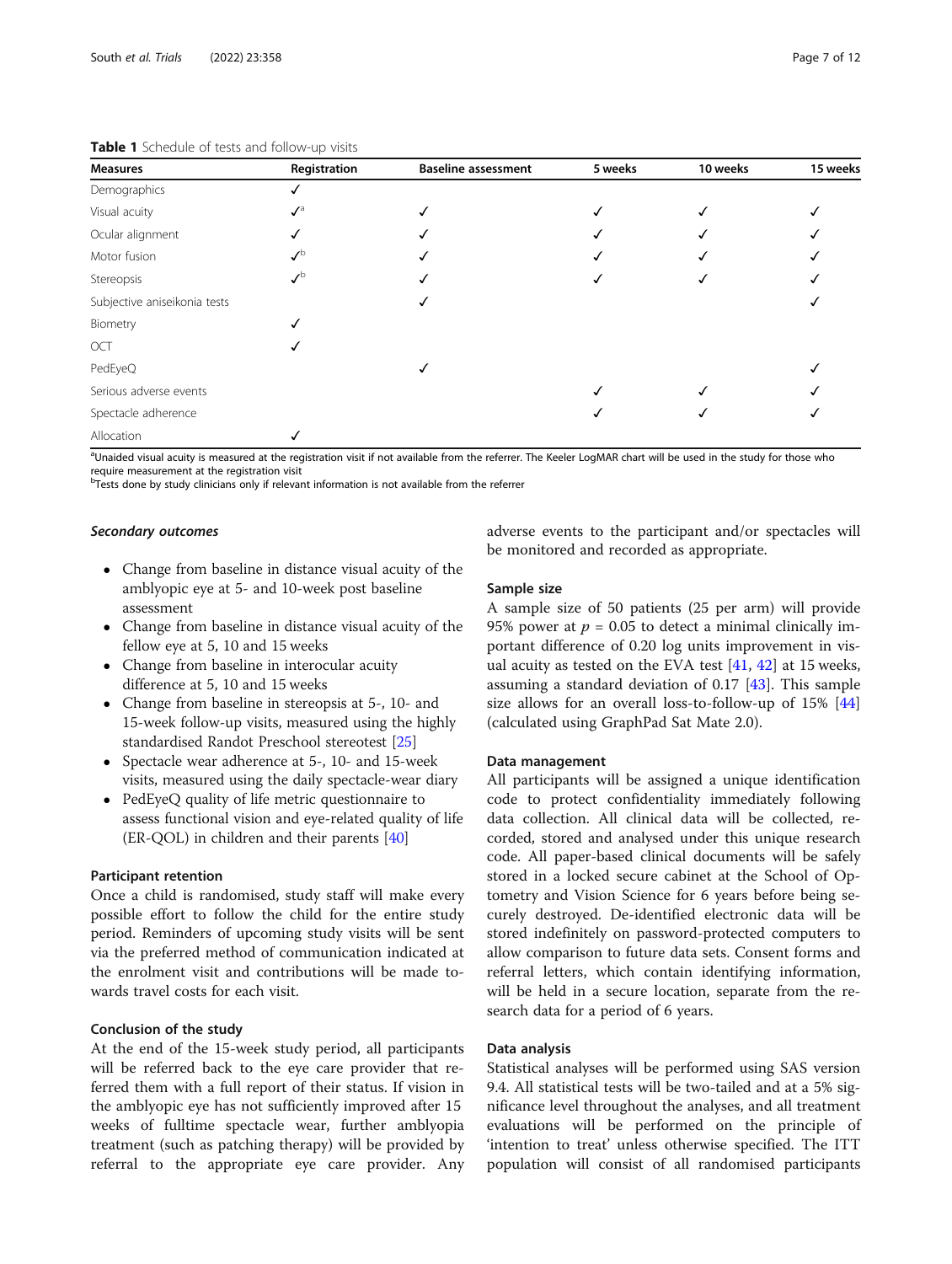according to their randomised group, regardless of the treatment actually received and subsequent withdrawal or deviation from the protocol. People who subsequently withdrawal from the study will contribute their data already collected in the ITT analysis. A per protocol analysis will also be performed on the primary outcome to assess the robustness of the results. Randomised participants who have no major protocol violations will be included in this subset for analysis. Relevant protocol violations may include errors in treatment assignment, the use of excluded medication, poor compliance, loss to follow-up and missing data. For this trial, possible conditions of major protocol violation include:

- 1. Poor spectacle wear compliance (< 75% of waking hours)
- 2. Loss to follow-up and missing outcome
- 3. Follow-up visits fall out of time window: out of  $\pm$  7 days for 5-, 10- and 15-week follow-up visits

The study investigators will conduct a blinded review of all participants with protocol violations before final data analysis and make decision on the list to be excluded from the per protocol set. Participants that withdraw will contribute data to the point of withdrawal unless data withdrawal is specifically requested. No adjustments for multiple comparisons are planned for any of the outcomes. No imputation will be performed for missing data.

All results will be presented overall and by treatment groups. Summaries of continuous variables which are normally distributed will be presented as means and standard deviations or medians and inter-quartiles for skewed data, while categorical variables will be presented as frequencies and percentages.

For logMAR visual acuity, smaller or more negative values equal better vision. For this study, change from baseline (0 week) to follow-up in distance visual acuity of the amblyopic eye will be calculated as (baseline–follow-up). Positive change from baseline values indicates there is improvement, and negative values indicate worsening of the condition.

When the method of mixed model for repeated measure (MMRM) is used, the model will include treatment, time, treatment by time interaction, baseline value as fixed effects and subject as random effect, unless otherwise stated. The within-subject errors will be modelled using an appropriate covariance matrix. Candidate structures include but are not restricted to unstructured, autoregressive, Toeplitz, compound symmetry and spatial. Kenward-Roger method will be used to estimate the denominator degrees of freedom for fixed effects.

The results will be published in journals and through conference presentations to the relevant professional groups. Participants can choose to receive a summary of the overall trial results by letter/report once all data has been collected and analysed. This is an option on the consent form.

#### Data monitoring

An independent monitor will check the existence and correct date for all signed consent forms. The monitor will also sample over 10% of all randomised participants to check accuracy of data on the database against source data. This trial is considered to be low risk and, therefore, establishing a Data Safety Monitoring Committee for the trial is not necessary.

Interim analysis is performed when 50% of the patients have been randomised and completed the 15 weeks follow-up. The interim analysis is performed by an independent statistician, masked to treatment allocation.

#### Harm

We do not expect any adverse effects to arise from the lenses in this study, as both types of lenses are currently used in New Zealand and overseas in the treatment of anisometropic amblyopia in children. Normal spectacle lenses have been shown to resolve amblyopia in 30% of children and no adverse effects have been reported [\[6](#page-10-0), [7](#page-10-0), [45\]](#page-10-0). Aniseikonia lenses have been found to reduce asthenopic symptoms (headaches/eyestrain/blurry vision) that are normally associated with adapting to a new prescription in adults [\[46](#page-10-0)], and there have not been any reports of adverse effects from clinical use in children.

Adverse events unrelated to the study treatment may occur, e.g. circumstances that prevent the child wearing their glasses such as illness or broken glasses. These events will be documented and monitored closely throughout the clinical trial.

All adverse events and spectacle related incidents occurring during the trial and that are observed by study personnel or reported by the participant will be recorded, whether or not attributed to trial treatment. Adverse events will be collected systematically at each follow-up visit and open-ended questioning will encourage participants to report on unexpected adverse events. Those that are considered related to the trial treatment as judged by a qualified investigator will be followed either until resolution or the event is considered stable. It will be left to the judgement of the qualified study investigators to decide whether or not an adverse event is of sufficient severity to require discontinuing the participant from the study. A participant may also voluntarily withdraw from participating in the study due to what he or she perceives as an intolerable adverse effect. If either of these occurs, the participant will undergo follow-up visits for trial assessment and be given appropriate care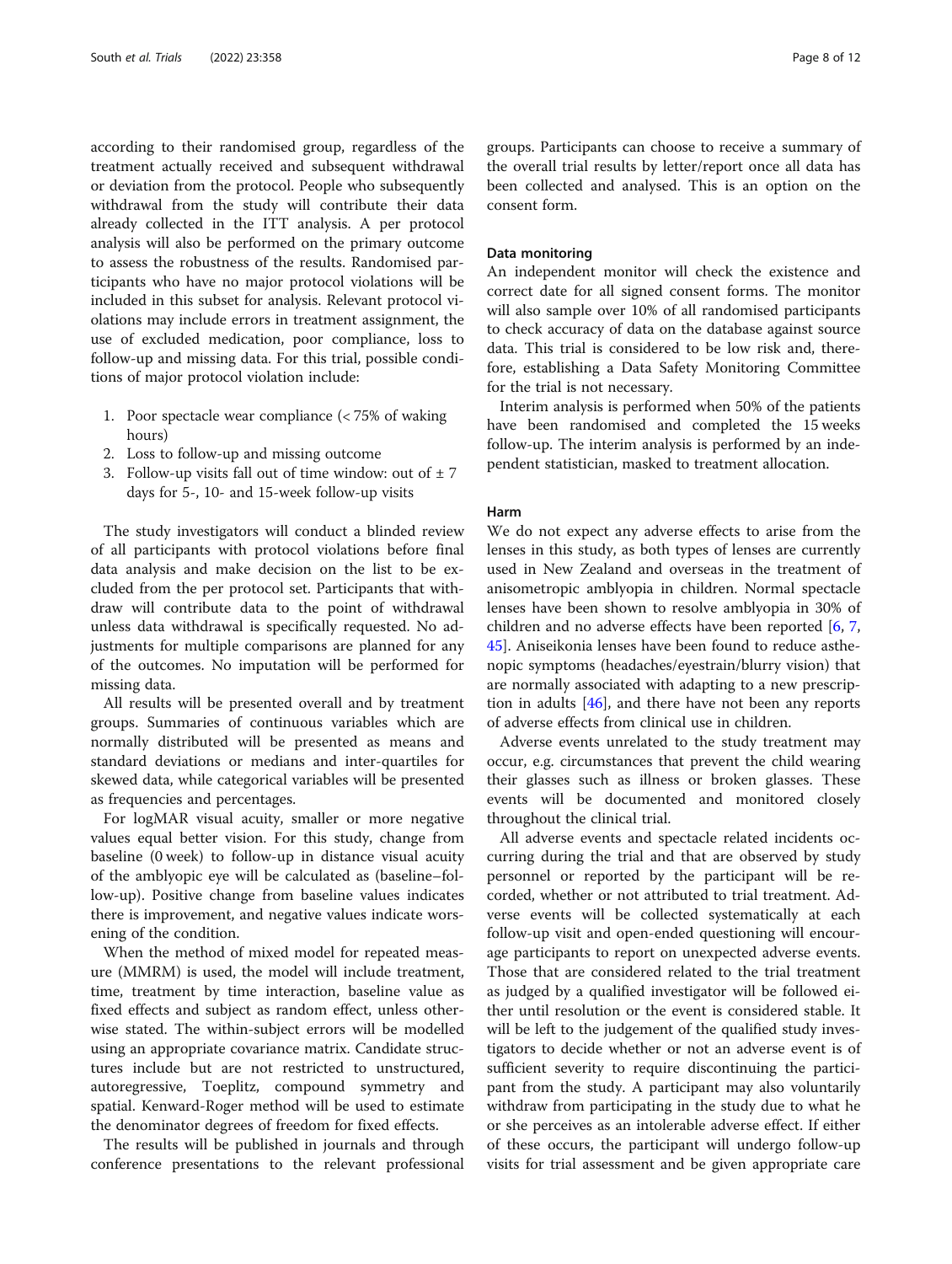under medical supervision until symptoms cease, or the condition becomes stable.

An independent monitor will review the source documents (paper data collection forms) and determine whether the data reported in the database system are complete and accurate. Quality assurance of the lenses and spectacles will be undertaken by the unmasked team members that are responsible for ordering lenses and quality checking them for correction prescription and lens allocation.

#### Ethical considerations

Ethical approval has been granted by the University of Auckland Human Participants Ethics Committee (023628). Assent will be sought prior to study enrolment from all children. Written informed consent will be signed by the parent/guardian of the child before any data collection procedures. All participants (or parents/ guardians of participants) may withdraw at any time from the study (Appendix [3\)](#page-9-0).

#### Protocol amendments

Any modifications to the protocol which may impact on the conduct of the study, potential benefit of the patient or may affect patient safety including changes of study objectives, study design, patient population, sample sizes, study procedures or significant administrative aspects will require a formal amendment to the protocol. Such amendment will be agreed upon by MAGNIFY study group and approved by the University of Auckland Human Participants Ethics Committee prior to implementation.

#### Consent and assent

Participant's caregivers and children themselves will be given participant information sheet prior to the enrolment visit (Appendix [2](#page-9-0) and [4](#page-9-0)). Both children and care givers will be encouraged to ask questions and have an informed discussion on what is involved with study participation. The research orthoptist will then obtain written consent from the caregivers and assent will be sought from children prior to collection of any data. There are no current plans for using data collected in this study in future studies.

#### Confidentiality

All participants will be assigned a unique identification code at enrolment to protect confidentiality. All clinical study data will be collected, recorded, stored and analysed under this unique research code. A document linking the code with the participant's name will be stored independently of the clinical data and will be available only to the researchers. This linking document will be destroyed after 6 years.

All clinical documents will be safely stored confidentially in a locked secure cabinet at the University of Auckland for 6 years before being securely destroyed. De-identified electronic data will be stored indefinitely on password-protected computers to allow comparison to future data sets. Consent forms will be held by the department in a secure location, separate from the research data for a period of 6 years.

#### **Discussion**

This is the first double-masked, randomised clinical trial investigating aniseikonia-correction in optical treatment of anisometropic amblyopia. Significant aniseikonia is known to limit binocular functions such as stereoacuity in adults with normal visual history [[47](#page-10-0)–[49](#page-10-0)]; therefore, it is possible that aniseikonia also limits stereoacuity in children with anisometropic amblyopia. Correcting aniseikonia as part of the anisometropic correction may reduce the stimulus for developing suppression, leading to improved binocular visual outcomes from optical treatment of anisometropic amblyopia. There is currently no clinical trial-quality evidence to support or refute this hypothesis. Available evidence is limited to individual case reports where rigorous protocols have not been utilised [\[50](#page-10-0)].

Adherence to full time spectacle wear is essential for optimal visual outcomes. However, clinically, spectacle adherence is only assessed indirectly via subjective parental reporting which is generally expected to overestimate adherence [[36,](#page-10-0) [37](#page-10-0)]. Current amblyopia research shows a wide variability in adherence to amblyopia treatments like occlusion [[51](#page-11-0)–[54](#page-11-0)] and parental over reporting of treatment adherence [[55](#page-11-0)–[57](#page-11-0)]. Adherence with spectacle wear also displays a similarly wide range of interindividual variability [\[35](#page-10-0)] and likely to suffer similar parental over estimation of adherence. In this study, the SpecsOn monitor [[38\]](#page-10-0) will be used alongside the daily spectacle wear diary to examine the effectiveness of the monitor in a clinical-like setting where children are reviewed routinely for amblyopia treatment. Not all participants will opt to have the device put onto their spectacles and therefore will not have complete data from all the enrolled participants in the study. However, data on objective assessment of adherence will contribute to the design and methodology of future studies of optical treatment.

Aniseikonia is likely to be present alongside anisometropia, as retinal image size difference caused by anisometropia itself and the spectacle lens induced magnifications from the optical correction of anisometropia both cause aniseikonia [\[9,](#page-10-0) [11](#page-10-0), [58](#page-11-0)]. Retinal image size differences in anisometropia may be a contributing factor in stimulating suppression and the development of amblyopia [[47](#page-10-0)–[49](#page-10-0)]. Correcting image size difference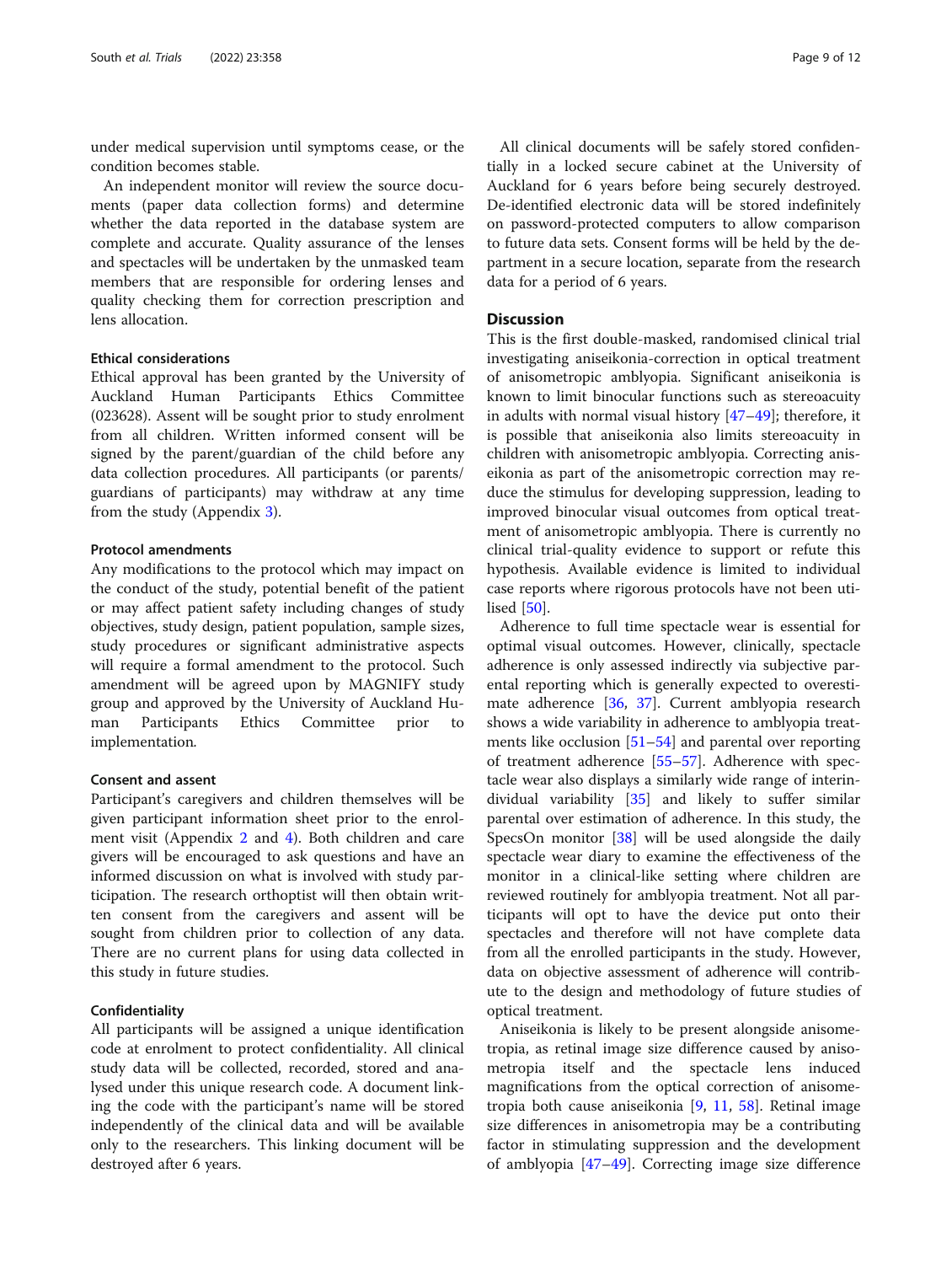<span id="page-9-0"></span>alongside defocus in the treatment of significant anisometropia may further reduce the need to develop suppression and optimise visual recovery. However, subjective assessment of aniseikonia in preschool children with anisometropic amblyopia has not been reported on. It is presumed to be difficult due to potential suppression and the lack of binocularity required to complete direct comparison tests using the currently available tests. At present, there is no gold standard test for assessing subjective aniseikonia, with no tests designed for or validated in children. This study will use two commercially available tests to assess the reliability of measuring aniseikonia in preschool children with anisometropic amblyopia providing guidance for the design and methodology of future studies.

Providing aniseikonia corrections at first diagnosis of significant anisometropia may help us understand the importance of subjective aniseikonia measurements and its role in the treatment of anisometropic amblyopia.

#### Trial status

This clinical trial was registered with the Australia New Zealand clinical trial registry (ANZCTR) on 24 January 2020 under registration number ACTRN12620000061932. Protocol version 1 was developed on 13 November 2019. Recruitment started January 2020 and is due to be completed by 11 October 2022 (Appendix 5).

#### Abbreviations

D: Dioptre; DS: Dioptre sphere; DC: Dioptre cylinder; EVA: Electronic visual acuity; ITT: Intention-to-treat; LogMAR: Logarithm of the minimum angle of resolution; OCT: Optical Coherence Topographer; ER-QOL: Eye-related quality of life; MMRM: Mixed model for repeated measure; VA: Visual acuity; RCT: Randomised clinical trial; ANZCTR: Australia New Zealand Clinical Trial Registry

#### Supplementary Information

The online version contains supplementary material available at [https://doi.](https://doi.org/10.1186/s13063-022-06159-2) [org/10.1186/s13063-022-06159-2.](https://doi.org/10.1186/s13063-022-06159-2)

Additional file 1: Appendix 1 Parental/caregiver consent form. Appendix 2 Parent/caregiver participant information sheet. Appendix 3 Child assent form. **Appendix 4** Child participant information sheet. Appendix 5 Trial registration data set

#### Acknowledgements

Not applicable

#### Roles and responsibilities

The Steering Committee will consist of two independent experts (paediatric optometrist and senior orthoptist) and the PI to supervise and review the progress and facilitate smooth running of the study.

Trial Management Group will include the lead investigator, PI and clinical study team members, responsible for the day-to-day management of the study and will meet weekly.

The Quality Assurance Team consisting of an unmasked study team member and an independent quality assurance regulator will be responsible for the day-to-day management of the study.

#### Authors' contributions

JB is the principal investigator who conceptualised the study and led the proposal. JB also led to the study design and protocol development, contributed to manuscript preparation and is the grant holder. JS led the study design, protocol development, collected study data and prepared the manuscript. MC is part of the data monitoring team and is the main unmasked study team member responsible for randomisation allocation, dispensing measurements, lens ordering and fitting of spectacles. TG and AC contributed to the protocol development, study design and manuscript preparation. AL provided statistical analysis support and wrote the statistical analysis plan. PR designed and developed the SpecsOn monitor. JT helped to secure funding and provided expertise in optical modelling in pilot studies preceding this study. All authors read and approved the final manuscript.

#### Funding

This study is funded by the Health Research Council New Zealand (reference: Black 17/585). This funding source had no role in the design of this study and will not have any role during its execution, analyses or interpretation of the data or decision to submit results.

#### Availability of data and materials

The named authors will have access to the final trial dataset and metadata will be shared through an appropriate data archive. Further data set will be available at request

There are no contractual agreements that limit such access for investigators.

#### **Declarations**

#### Ethics approval and consent to participate

Ethical approval has been granted by the University of Auckland Human Participants Ethics Committee (023628). Assent will be sought prior to study enrolment from all children. Written informed consent will be signed off by the parent/guardian of the child participant before any data collection procedures. The study protocol will conform to the principles of the Declaration of Helsinki.

#### Consent for publication

The results of the MAGNIFY study will form part of a doctoral thesis for first author Jayshree South and be published in a scientific journal. Further topics suggested for presentation or for publication will be sent to the PI of the MAGNIFY study with the person suggesting being considered as the lead author. There is no intention for the use of professional writers.

#### Competing interests

The authors declare that they have no competing interests.

#### Author details

<sup>1</sup>School of Optometry and Vision Science, The University of Auckland Auckland, New Zealand. <sup>2</sup> Auckland Bioengineering Institute, The University of Auckland, Auckland, New Zealand. <sup>3</sup>School of Optometry and Vision Science, The University of Auckland, Auckland, New Zealand. <sup>4</sup>Medlink Innovation Limited, Auckland, New Zealand. <sup>5</sup>Section of Epidemiology and Biostatistics, The University of Auckland, Auckland, New Zealand.

#### Received: 15 October 2021 Accepted: 7 March 2022 Published online: 27 April 2022

#### References

- 1. Barrett BT, Bradley A, Candy TR. The relationship between anisometropia and amblyopia. Prog Retin Eye Res. 2013;36:120–58. [https://doi.org/10.1016/](https://doi.org/10.1016/j.preteyeres.2013.05.001) [j.preteyeres.2013.05.001](https://doi.org/10.1016/j.preteyeres.2013.05.001).
- 2. Friedman DSRM, Katz J, et al. Prevalence of amblyopia and strabismus in white and African American children aged 6 through 71 months the Baltimore Pediatric Eye Disease Study. Ophthalmol. 2009;116(11):2128–34. <https://doi.org/10.1016/j.ophtha.2009.04.034>.
- 3. Robaei D, Rose KA, Ojaimi E, Kifley A, Martin FJ, Mitchell P. Causes and associations of amblyopia in a population-based sample of 6-year-old Australian children. Arch Ophthalmol. 2006;124(6):878–84. [https://doi.org/1](https://doi.org/10.1001/archopht.124.6.878) [0.1001/archopht.124.6.878.](https://doi.org/10.1001/archopht.124.6.878)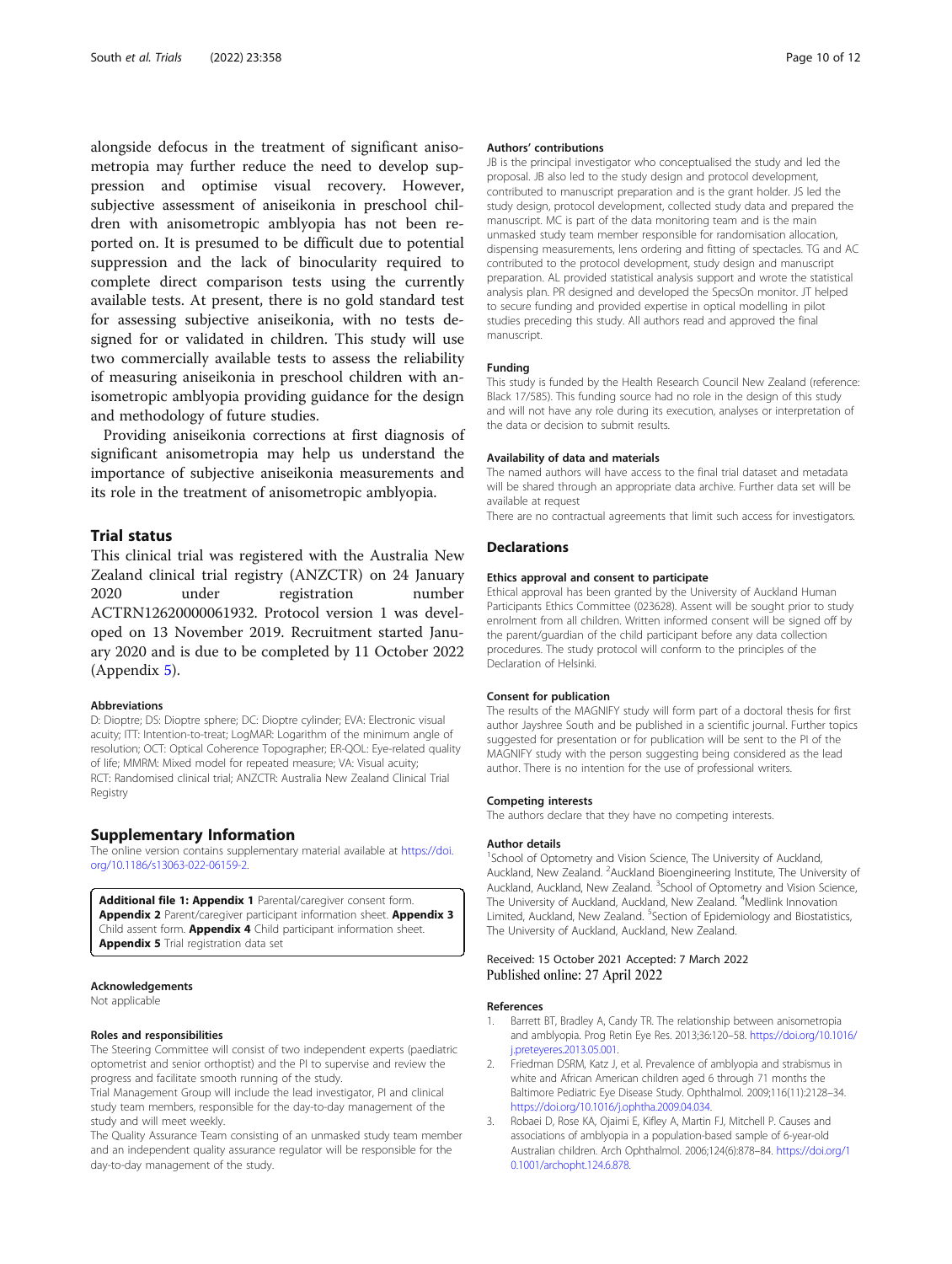- <span id="page-10-0"></span>4. Royal College of Ophthalmologists. Royal College of Ophthalmologists. Guidelines for the management of amblyopia. 2012.
- 5. Ophthalmology AAo. Amblyopia PPP. AAO Pediatric Ophthalmology/ Strabismus PPP Panel. 2012.
- 6. Cotter SA, Pediatric Eye Disease Investigator G, Edwards AR, Wallace DK, Beck RW, Arnold RW, et al. Treatment of anisometropic amblyopia in children with refractive correction. Ophthalmol. 2006;113(6):895–903 Available from: [https://www.ncbi.nlm.nih.gov/pubmed/16751032,](https://www.ncbi.nlm.nih.gov/pubmed/16751032) [PMC1790727].
- 7. Stewart CEMM, Fielder AR, Stephens DA. MOTAS Cooperative. Refractive adaptation in amblyopia: quantification of effect and implications for practice. Br J Ophthalmol. 2004;88(12):1552–6. Available from: [https://www.](https://www.ncbi.nlm.nih.gov/pmc/articles/PMC1772452/pdf/bjo08801552.pdf) [ncbi.nlm.nih.gov/pmc/articles/PMC1772452/pdf/bjo08801552.pdf.](https://www.ncbi.nlm.nih.gov/pmc/articles/PMC1772452/pdf/bjo08801552.pdf) [https://](https://doi.org/10.1136/bjo.2004.044214) [doi.org/10.1136/bjo.2004.044214.](https://doi.org/10.1136/bjo.2004.044214)
- 8. Huynh SC, Wang XY, Ip J, Robaei D, Kifley A, Rose KA, et al. Prevalence and associations of anisometropia and aniso-astigmatism in a population based sample of 6 year old children. Br J Ophthalmol. 2006;90(5):597–601. [https://](https://doi.org/10.1136/bjo.2005.083154) [doi.org/10.1136/bjo.2005.083154.](https://doi.org/10.1136/bjo.2005.083154)
- 9. Sorsby A. Leary, G. A., & Joan Richards, M. The optical components in anisometropia. Vis Res. 1962b;2(1):43–51. [https://doi.org/10.1016/0042-](https://doi.org/10.1016/0042-6989(62)90062-7) [6989\(62\)90062-7](https://doi.org/10.1016/0042-6989(62)90062-7).
- 10. Kramer PW, Lubkin V, Pavlica M, Covin R. Symptomatic aniseikonia in unilateral and bilateral pseudophakia. A projection space eikonometer study. Binocul Vis Strabismus Q. 1999;14(3):183–90.
- 11. Rabin J, Bradley A, Freeman RD. On the relation between aniseikonia and axial anisometropia. Optom Vis Sci. 1983;60(7):553–8. [https://doi.org/10.1](https://doi.org/10.1097/00006324-198307000-00001) [097/00006324-198307000-00001.](https://doi.org/10.1097/00006324-198307000-00001)
- 12. Remole A. Anisophoria and aniseikonia. Part I. The relation between optical anisophoria and aniseikonia. Optom Vis Sci. 1989;66(10):659–70 Epub 659.
- 13. Bannon RE. Incidence of clinically significant aniseikonia. Aust J Optom. 1952;35(5):203–4. [https://doi.org/10.1111/j.1444-0938.1952.tb03276.x.](https://doi.org/10.1111/j.1444-0938.1952.tb03276.x)
- 14. Birch EE. Amblyopia and binocular vision. Prog Retin Eye Res. 2013;33:67–84. <https://doi.org/10.1016/j.preteyeres.2012.11.001>.
- 15. Gunton KB. Advances in amblyopia: what have we learned from PEDIG trials? 2013;131(3):540-547.
- 16. Wallace DK, Lazar EL, Melia M, Birch EE, Holmes JM, Hopkins KB, et al. Stereoacuity in children with anisometropic amblyopia. J AAPOS. 2011;15(5): 455–61. [https://doi.org/10.1016/j.jaapos.2011.06.007.](https://doi.org/10.1016/j.jaapos.2011.06.007)
- 17. Chan A-W, Tetzlaff JM, Gøtzsche PC, Altman DG, Mann H, Berlin JA, et al. SPIRIT 2013 explanation and elaboration: guidance for protocols of clinical trials, vol. 346; 2013. p. e7586.
- 18. Chen AM, Cotter SA. The amblyopia treatment studies: implications for clinical practice. Adv Ophthalmol Optom. 2016;1(1):287–305. [https://doi.](https://doi.org/10.1016/j.yaoo.2016.03.007) [org/10.1016/j.yaoo.2016.03.007.](https://doi.org/10.1016/j.yaoo.2016.03.007)
- 19. Holmes JM, Clarke MP. Amblyopia. Lancet. 2006;367(9519):1343–51. [https://](https://doi.org/10.1016/S0140-6736(06)68581-4) [doi.org/10.1016/S0140-6736\(06\)68581-4](https://doi.org/10.1016/S0140-6736(06)68581-4).
- 20. Hess RF, Howell ER. The threshold contrast sensitivity function in strabismic amblyopia: evidence for a two type classification. Vis Res. 1977;17(595414): 1049–55. [https://doi.org/10.1016/0042-6989\(77\)90009-8.](https://doi.org/10.1016/0042-6989(77)90009-8)
- 21. Simmers AJ, Ledgeway T, Hess RF, McGraw PV. Deficits to global motion processing in human amblyopia. Vis Res. 2003;43(6):729–38. [https://doi.org/1](https://doi.org/10.1016/S0042-6989(02)00684-3) [0.1016/S0042-6989\(02\)00684-3](https://doi.org/10.1016/S0042-6989(02)00684-3).
- 22. Thompson B, Villeneuve MY, Casanova C, Hess RF. Abnormal cortical processing of pattern motion in amblyopia: evidence from fMRI. Neuroimage. 2012;60(22285220):1307–15. [https://doi.org/10.1016/j.neuroima](https://doi.org/10.1016/j.neuroimage.2012.01.078) [ge.2012.01.078](https://doi.org/10.1016/j.neuroimage.2012.01.078).
- 23. Moke PS, Turpin AH, Beck RW, Holmes JM, Repka MX, Birch EE, et al. Computerized method of visual acuity testing: adaptation of the amblyopia treatment study visual acuity testing protocol. Am J Ophthalmol. 2001; 132(6):903–9. [https://doi.org/10.1016/S0002-9394\(01\)01256-9.](https://doi.org/10.1016/S0002-9394(01)01256-9)
- 24. McKee SP, Levi DM, Movshon JA. The pattern of visual deficits in amblyopia. J Vis. 2003;3(5).
- 25. Birch E, Williams C, Drover J, Fu V, Cheng C, Northstone K, et al. Randot Preschool Stereoacuity Test: normative data and validity. J AAPOS. 2008; 12(1):23–6. <https://doi.org/10.1016/j.jaapos.2007.06.003>.
- 26. Adams WE, Leske DA, Hatt SR, Holmes JM. Defining real change in measures of stereoacuity. Ophthalmology. 2009;116(2):281–5. [https://doi.](https://doi.org/10.1016/j.ophtha.2008.09.012) [org/10.1016/j.ophtha.2008.09.012](https://doi.org/10.1016/j.ophtha.2008.09.012).
- 27. South J, Gao T, Collins A, Turuwhenua J, Robertson K, Black J. Aniseikonia and anisometropia: implications for suppression and amblyopia. Clin Exp Optom. 2019;102(6):556–65. <https://doi.org/10.1111/cxo.12881>.
- 28. South J, Gao T, Collins A, Lee A, Turuwhenua J, Black J. Clinical Aniseikonia in anisometropia and amblyopia. Br Ir Orthopt J. 2020;16(1):44–54. [https://](https://doi.org/10.22599/bioj.154) [doi.org/10.22599/bioj.154.](https://doi.org/10.22599/bioj.154)
- 29. Berens C, Bannon RE. Aniseikonia. A present appraisal and some practical considerations. Arch Ophthalmol. 1963;70:181–8 Available from: [https://jama](https://jamanetwork.com/journals/jamaophthalmology/article-abstract/627273) [network.com/journals/jamaophthalmology/article-abstract/627273](https://jamanetwork.com/journals/jamaophthalmology/article-abstract/627273).
- Ogle KN. Researches in binocular vision. Oxford: W. B. Saunders; 1950.
- 31. Ryan VI. Predicting aniseikonia in anisometropia. Am J Optom Physiol Optic. 1975;52(2):96–105. <https://doi.org/10.1097/00006324-197502000-00003>.
- 32. Davis RJ. Empirical corrections for aniseikonia in preschool anisometropes. Am J Optom Arch Am Acad Optom. 1959;36(7):351–64. [https://doi.org/10.1](https://doi.org/10.1097/00006324-195907000-00002) [097/00006324-195907000-00002.](https://doi.org/10.1097/00006324-195907000-00002)
- 33. Kehler LA, Fraine L, Lu P. Evaluation of the aniseikonia inspector version 3 in school-aged children. Optom Vis Sci. 2014;91(5):528–32 Available from: <https://www.ncbi.nlm.nih.gov/pubmed/24705481>.
- 34. Antona B, Barra F, Barrio A, Gonzalez E, Sanchez I. Validity and repeatability of a new test for aniseikonia. Invest Ophthalmol Vis Sci. 2007;48(1):58–62. Available from: [https://iovs.arvojournals.org/data/journals/iovs/933236/](https://iovs.arvojournals.org/data/journals/iovs/933236/z7g00107000058.pdf) [z7g00107000058.pdf](https://iovs.arvojournals.org/data/journals/iovs/933236/z7g00107000058.pdf). <https://doi.org/10.1167/iovs.05-0575>.
- 35. Maconachie GE, Farooq S, Bush G, Kempton J, Proudlock FA, Gottlob I. Association between adherence to glasses wearing during amblyopia treatment and improvement in visual acuity. JAMA Ophthalmol. 2016; 134(12):1347–53. [https://doi.org/10.1001/jamaophthalmol.2016.3793.](https://doi.org/10.1001/jamaophthalmol.2016.3793)
- 36. Drews-Botsch C, Cotsonis G, Celano M, Lambert SR. Assessment of adherence to visual correction and occlusion therapy in the infant aphakia treatment study. Contemp Clin Trials Commun. 2016;3:158–66. [https://doi.](https://doi.org/10.1016/j.conctc.2016.05.009) [org/10.1016/j.conctc.2016.05.009.](https://doi.org/10.1016/j.conctc.2016.05.009)
- 37. Fielder AR, Irwin M, Auld R, Cocker KD, Jones HS, Moseley MJ. Compliance in amblyopia therapy: objective monitoring of occlusion. Br J Ophthalmol. 1995;79(6):585–9. [https://doi.org/10.1136/bjo.79.6.585.](https://doi.org/10.1136/bjo.79.6.585)
- 38. South J, Roberts P, Gao T, Black J, Collins A. Development of a spectacle wear monitor system: SpecsOn monitor. Transl Vis Sci Technol. 2021;10(12): 11. <https://doi.org/10.1167/tvst.10.12.11>.
- 39. Dallal G. [Randomization.com](http://randomization.com) 2020 [updated 12/23/2020]. Available from: <http://www.randomization.com>
- 40. Leske DA, Hatt SR, Castañeda YS, Wernimont SM, Liebermann L, Cheng-Patel CS, et al. Validation of the pediatric eye questionnaire in children with visual impairment. Am J Ophthalmol. 2019;208:124–32. [https://doi.org/10.1](https://doi.org/10.1016/j.ajo.2019.07.018) [016/j.ajo.2019.07.018.](https://doi.org/10.1016/j.ajo.2019.07.018)
- 41. Felius J, Wang YZ, Birch EE. The accuracy of the amblyopia treatment study visual acuity testing protocol. J AAPOS. 2003;7(6):406–12. [https://doi.org/10.1](https://doi.org/10.1016/j.jaapos.2003.07.009) [016/j.jaapos.2003.07.009](https://doi.org/10.1016/j.jaapos.2003.07.009).
- 42. Holmes JM, Beck RW, Repka MX, Leske DA, Kraker RT, Blair RC, et al. The amblyopia treatment study visual acuity testing protocol. Arch Ophthalmol. 2001;119(9):1345–53. <https://doi.org/10.1001/archopht.119.9.1345>.
- 43. To L, Thompson B, Blum JR, Maehara G, Hess RF, Cooperstock JR. A game platform for treatment of amblyopia. IEEE Trans Neural Syst Rehabil Eng. 2011;19(3):280–9. <https://doi.org/10.1109/TNSRE.2011.2115255>.
- 44. Scheiman MM, Hertle RW, Kraker RT, Beck RW, Birch EE, Felius J, et al. Patching vs atropine to treat amblyopia in children aged 7 to 12 years: a randomized trial. Arch Ophthalmol. 2008;126(12):1634–42. [https://doi.org/1](https://doi.org/10.1001/archophthalmol.2008.107) [0.1001/archophthalmol.2008.107.](https://doi.org/10.1001/archophthalmol.2008.107)
- 45. Gao TY, Anstice N, Babu RJ, Black JM, Bobier WR, Dai S, et al. Optical treatment of amblyopia in older children and adults is essential prior to enrolment in a clinical trial. Ophthalmic Physiol Opt. 2018;38(2):129–43. [https://doi.org/10.1111/opo.12437.](https://doi.org/10.1111/opo.12437)
- 46. McNeill S, Bobier WR. The correction of static and dynamic aniseikonia with spectacles and contact lenses. Clin Exp Optom. 2017;100(6):732–4. [https://](https://doi.org/10.1111/cxo.12516) [doi.org/10.1111/cxo.12516.](https://doi.org/10.1111/cxo.12516)
- 47. Oguchi Y, Mashima Y. The influence of aniseikonia on the VEP by randomdot stereogram. Acta Ophthalmol. 1989;67(2):127–30 Available from: [https://](https://www.ncbi.nlm.nih.gov/pubmed/2728863) [www.ncbi.nlm.nih.gov/pubmed/2728863](https://www.ncbi.nlm.nih.gov/pubmed/2728863).
- 48. Lovasik JV, Szymkiw M. Effects of aniseikonia, anisometropia, accommodation, retinal illuminance, and pupil size on stereopsis. Invest Ophthalmol Vis Sci. 1985;26(5):741–50.
- 49. Katsumi O, Tanino T, Hirose T. Effect of aniseikonia on binocular function. Invest Ophthalmol Vis Sci. 1986;27(4):601–4.
- 50. Shaw PJ, Bobier WR. A consideration of binocular parameters in the spectacle correction of anisometropic amblyopia: A Case Report. Optom Vision Dev. 2012;43(2).